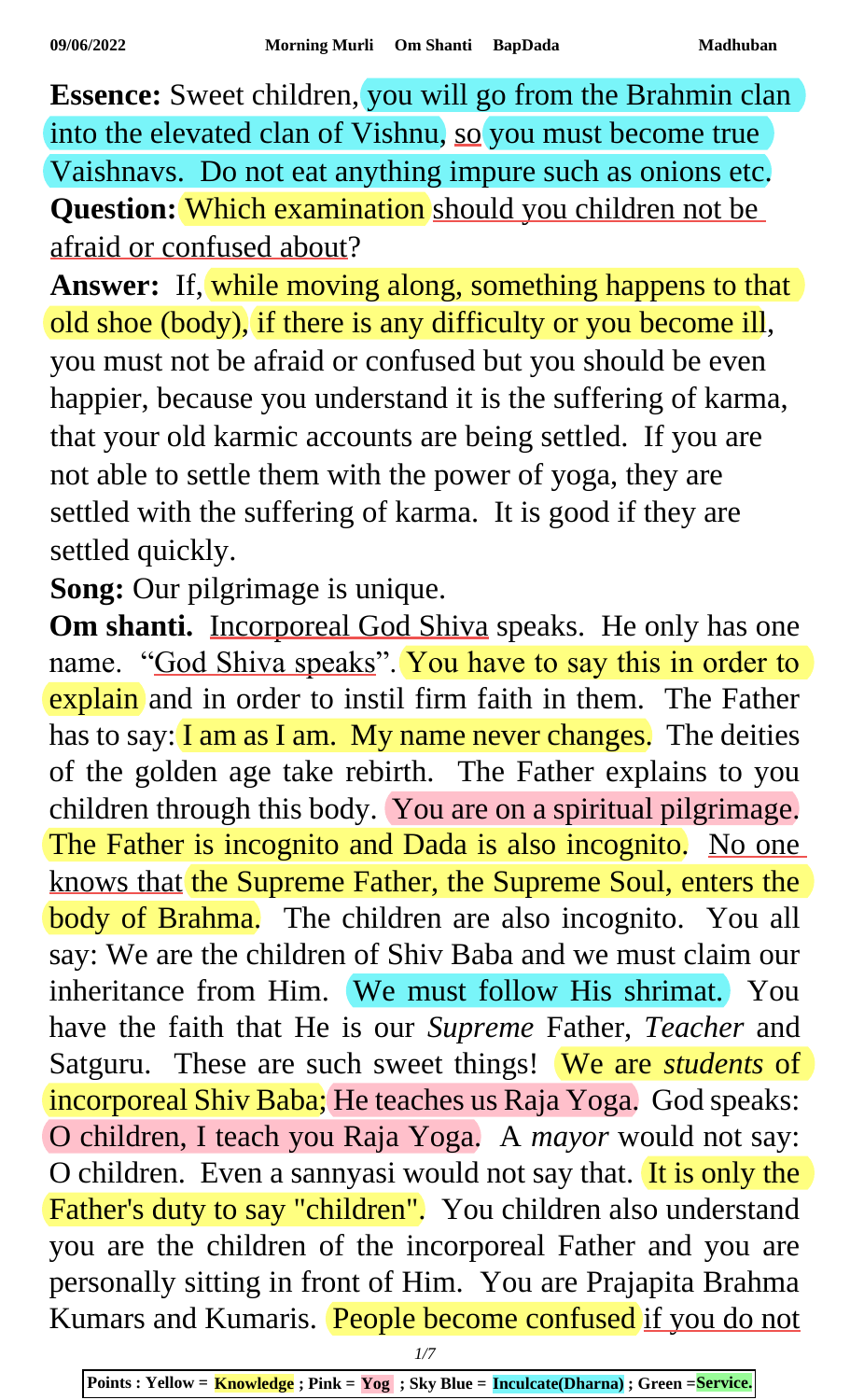use the name Prajapita. They think that Brahma is a deity, a resident of the subtle region and they wonder how he can be here. They say: Salutations to the deity Brahma, salutations to the deity Shankar, but then they also call them gurus: Guru Brahma, Guru Vishnu, but Vishnu and Shankar are not gurus. They think he told a story to Parvati and is therefore a guru. Vishnu is not a guru either. In the golden age, Lakshmi and Narayan do not become gurus. People have also made Krishna the great guru, the God of the Gita. However, God is only one. You children have to prove this matter. You are an incognito army. You conquer Ravan, that is, you become conquerors of Maya, and so conquerors of the world. Wealth is not called Maya; wealth is called prosperity. So, the Father explains: Children, death is just ahead. These are the same words that were spoken 5000 years ago. Instead of the words, 'Incorporeal God speaks', they have inserted the name of corporeal Krishna. The Father says: The *knowledge* you receive at this time is for your future reward. Once you receive the reward, there is no need for *knowledge*. This *knowledge* is for changing from impure to pure. There is no need for anyone to adopt a guru in the pure world. In fact, only the one Supreme Father, the Supreme Soul, is the Guru. People call out: O Purifier come! Therefore, you should also explain that He alone is the *Supreme* Guru. Rama is remembered as the one who grants salvation to all. So, He would surely come when everyone has become degraded. There, it is an ocean of milk, an ocean of happiness; a river of poison does not exist there. If Vishnu lives in an ocean of milk, then surely, his children would live there with him. You now belong to the Brahmin clan, you will belong to the Vishnu clan in the future. They are *complete* Vaishnavs. People do not offer impure things like onions etc. to the deities. You are to become such deities once again, and so you must renounce all of those things. This is the confluence age. It has been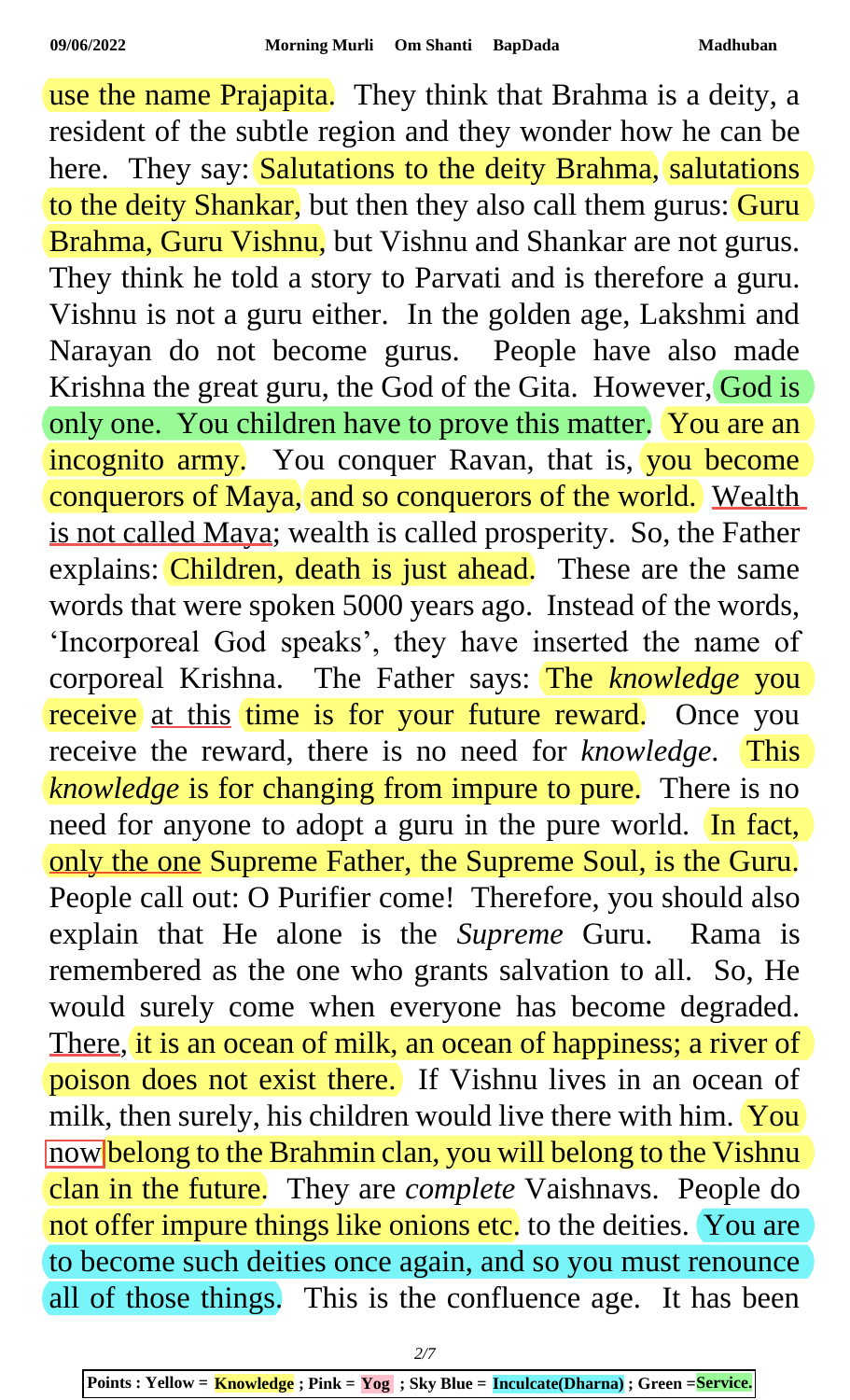explained that you **Brahmins are at the confluence** and the rest are in the iron age. Until you become Brahmins, you will not understand this. The Father says: I come at the confluence of the cycles. They do not understand that this is the confluence, that the world is being transformed. People even speak about this, but they do not understand how it changes. They simply say this with the lips. You understand very well that only by following shrimat will you become elevated. You must remember the Father. Together with your bodies, forget all your bodily relations. Baba sent us here without bodies. We have to return in the same way. You came here to play your *parts*. This effort is incognito: Remember the Father and the inheritance. You repeatedly forget this. By forgetting Baba, you are slapped by Maya. There is the play about Aladdin's lamp. Allah (God) established the first religion and established Paradise. He clapped and received heaven. Who is establishing this religion? God established the first *number* religion. There is also a play about Hatamtai; Maya comes to you when you do not put a bead in your mouth. This is also your state. You forget the Father and continue to remember everyone else. You children now understand you are returning to the land of peace and that you will then go to the land of happiness. Make effort to forget the land of sorrow. All of this is to be destroyed. It should not remain in your intellects that you are a millionaire or that you are this or that. You came naked, bodiless. Those are old bodies. Those old shoes have caused you a lot of sorrow. The greater the illness, the greater should be your happiness. You should be dancing. It is the suffering of karma; the karmic accounts have to be settled. Do not be afraid of this. You should understand that, since we are not able to have our sins absolved with the power of yoga, we have to settle them with the suffering of karma. There is nothing to be confused about. Those bodies are old, it is good if they finish quickly. Your bhatthi of seven days is

*3/7*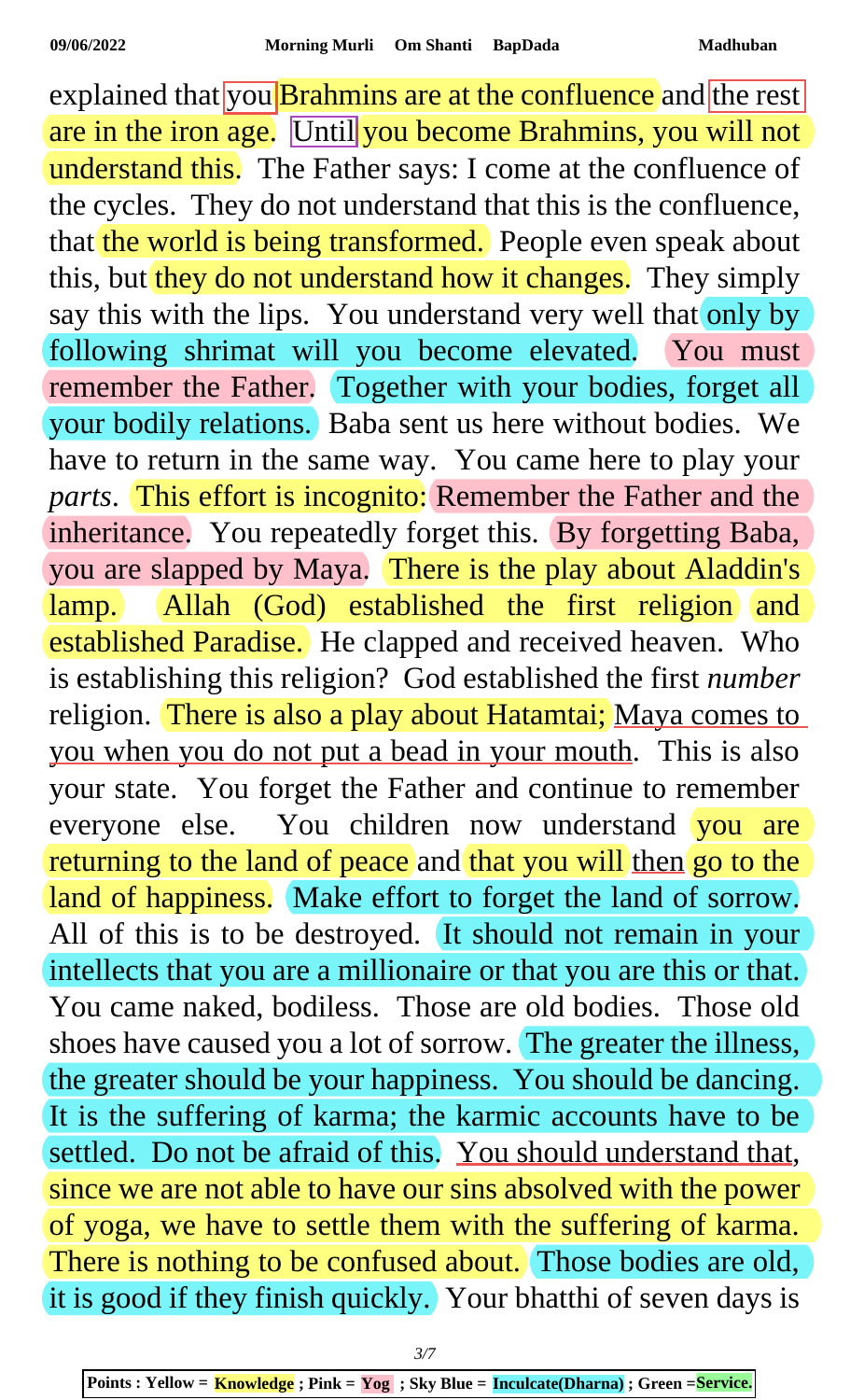also very well known. Understand everything clearly for seven days and enable your intellect to imbibe it and you can then go anywhere. You will continue to receive murlis; that is enough. Remember the Father and continue to spin the cycle. Become swadarshanchakradhari within seven days. People have readings of the scriptures for seven days; seven days are well known. They have also given seven days for the Granth. A bhatthi too is for seven days. It should not be that you ask anyone who comes, to come for seven days; you should also feel the pulse of the person. Some become afraid when they hear about a *course* of **seven days.** They think: What will happen if we are not able to keep it up? Therefore, they go away. Therefore, look at the person. Feel the pulse of everyone. First, find out for how many days they will come. If you tell them about the seven days straight away, they get frightened. Some are not able to give seven days. Some *surgeons* and herbalists simply feel your pulse and then diagnose what illness you have. This is your imperishable *Surgeon* of knowledge. You children are *master surgeons*. This is the sacrificial fire of the knowledge of Rudra. You say that a person can claim liberation-in-life in a *second*. Some people even ask: Since liberation-in-life can be claimed in a *second*, why do you ask for **seven days**? Just tell something of a *second*. They get frightened and say they will not be able to stay. This is why you should first feel their pulse. The same things do not apply to everyone. Many children cause *disservice*. Feel the pulse when they are filling in the *form* and ask them: For how long will you be able to come? You must ask this. Achcha. Is there one God for everyone? What relationship do you have with the Supreme Father? First you have to explain about this. He is the Father and we are His children. The Father gives the inheritance. He is the Creator of heaven, so you should receive the inheritance of heaven. It is now hell. **Bharat** was heaven, the master of the world. It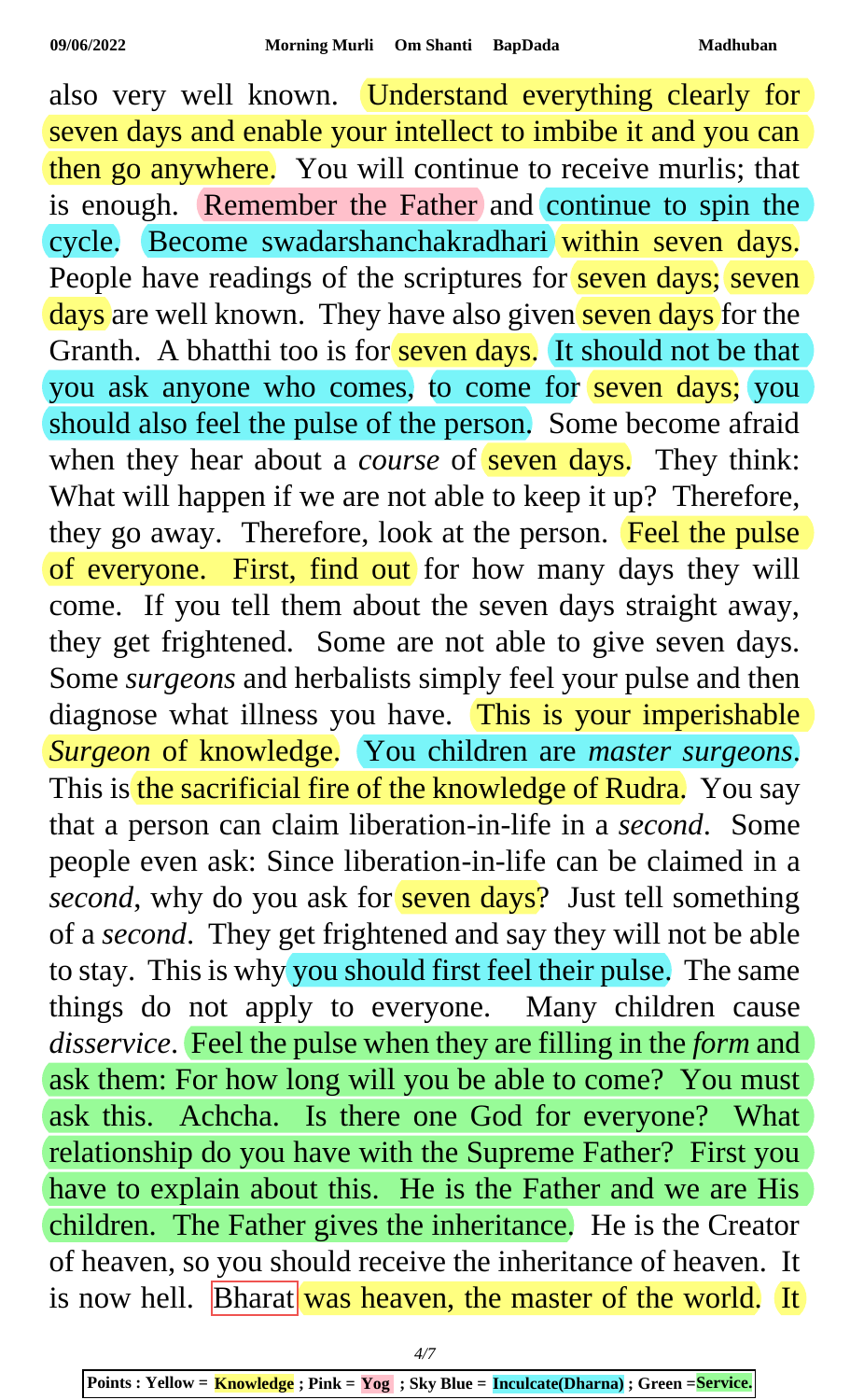was then the kingdom of the deities, but Maya snatched the kingdom away. Now, once again, you must conquer Maya and reclaim the kingdom. The destruction of the old impure, iron-aged world is just ahead of you, so the pure world surely has to be established. A little signal should be given and then, as they progress further, they will understand these things. If not today, they will come tomorrow. Where else would they go? There is only the one shop to receive salvation. There is only one shop of Shiv Baba, the Supreme Father, the Supreme Soul. Liberationin-life is received in a *second*. Look how this shop is! You are *salesmen* of such a shop! If a *salesman* is good, he also claims a good status. Sense is needed in order to be able to *sell*. What *service* can anyone who does not have sense do? Firstly, instil faith in them, and then speak about seven days. Oh! The Father has come to give the inheritance! Bharat was the land of happiness, but it has now become the land of sorrow. Then, how does it become the land of happiness? Who creates it? You first have to show them the path. We souls are residents of the land of peace, and later we come to play our *parts*. Now, the Father says: Children, you have to return home. By remembering the Father, your sins are absolved. Your wings for flying have been broken, they are being mended and you will return with Me. The Father is the One who comes and changes us from shells into diamonds. This is a very great income. By remembering the Father, you will become free from disease for 21 births. By remembering the cycle, you will become *ever healthy* and *wealthy*. You are neither of those now. You are numberwise; Maya eats up weak ones very quickly. Then, as you go further, you will remember. The rulers come at the end and the sannyasis etc. also come. You daughters and mothers shot the arrows. *Accurate* temples were created here. There is a temple to the kumaris. They do not understand the meaning of 'halfkumari'. Those who remain in a household and become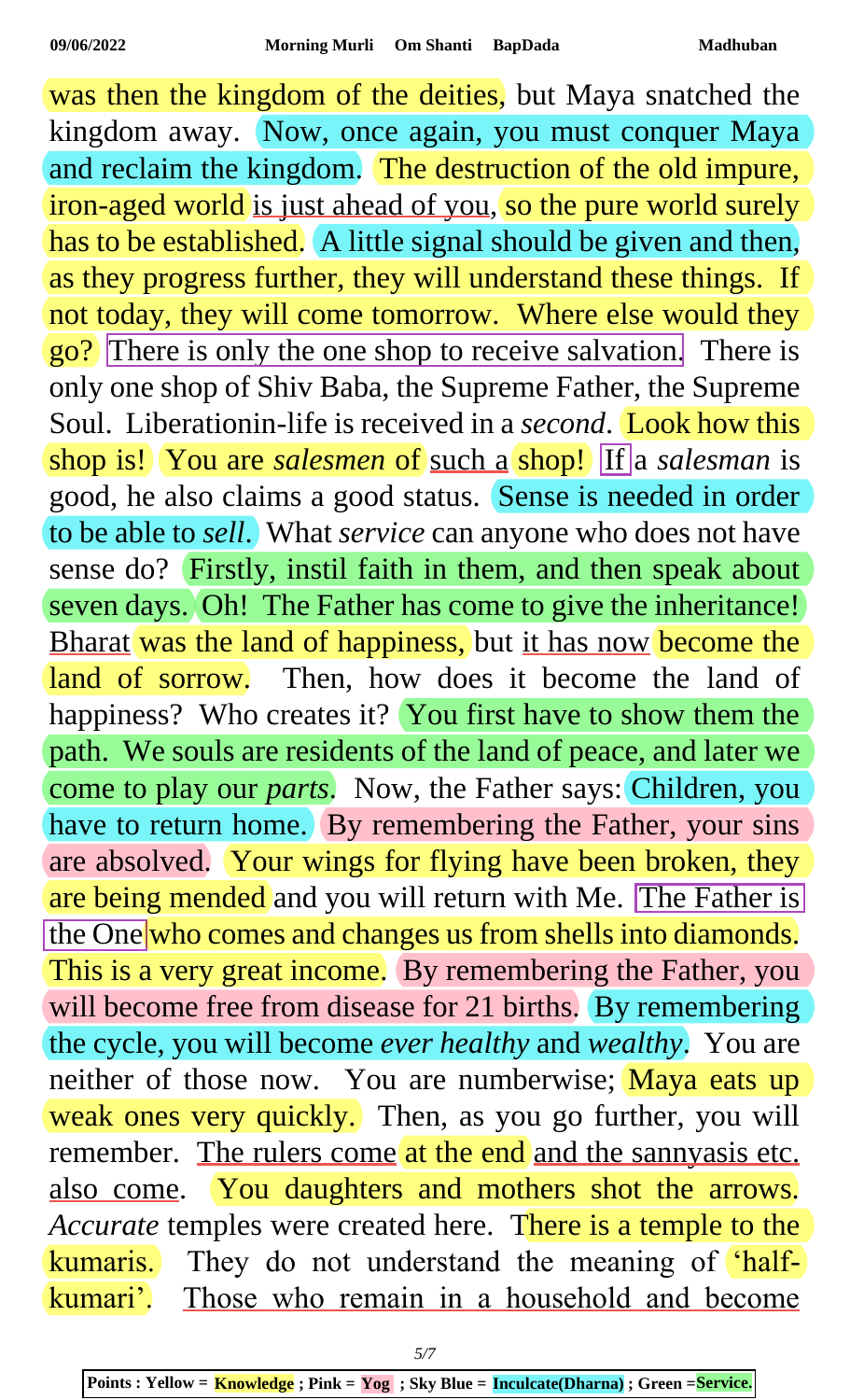Brahma Kumaris are called half-kumaris. A kumari is a kumari! A complete temple has been built as your memorial. A cycle ago too, you did *service* in this way. You should be so happy that your examination is so great! God is the one who is teaching you. (A party from Delhi took leave from Baba.) All the children are returning well *refreshed*. However, it is numberwise. Those who understand well will explain to others very well. The children understand Baba is incognito and Dada is also incognito. You too are incognito. No one else understands this. Brahmins (priests) too do not understand. You can explain: You are born through vice, whereas we are mouth-born progeny. You are impure and we are becoming pure. We are the children of the Father of People, so we surely belong to the new world. Do the deities of the golden age belong to the new world or do those brahmins belong to the new world? Brahmins are the topknot. Is the topknot (Brahmin clan) higher or is the head (deity clan) higher? They have made Shiv Baba disappear from that image. You children understand that the Father is the Master of the garden of flowers. Ravan is not called the Master of the garden. Ravan creates thorns, whereas Baba creates flowers. This is a *jungle* of thorns; they keep causing sorrow for one another. The Father explains: Do not cause sorrow for anyone. If you speak in anger, you receive one hundred-fold punishment; you become sinful souls. Severe punishment will be received. If, after giving a *guarantee* that you will become a helper of the Father, you do *disservice*, there will be very severe punishment. If you perform any sinful act after becoming a child of Baba's, you receive one hundred-fold punishment. Therefore, if you have courage, follow shrimat. Become Narayan from an ordinary human. Don't have the consciousness: It's OK if we become subjects. No, this is a huge rosary. There is a large *margin*. You should not become disheartened. You might fall, but be cautious next time. Don't